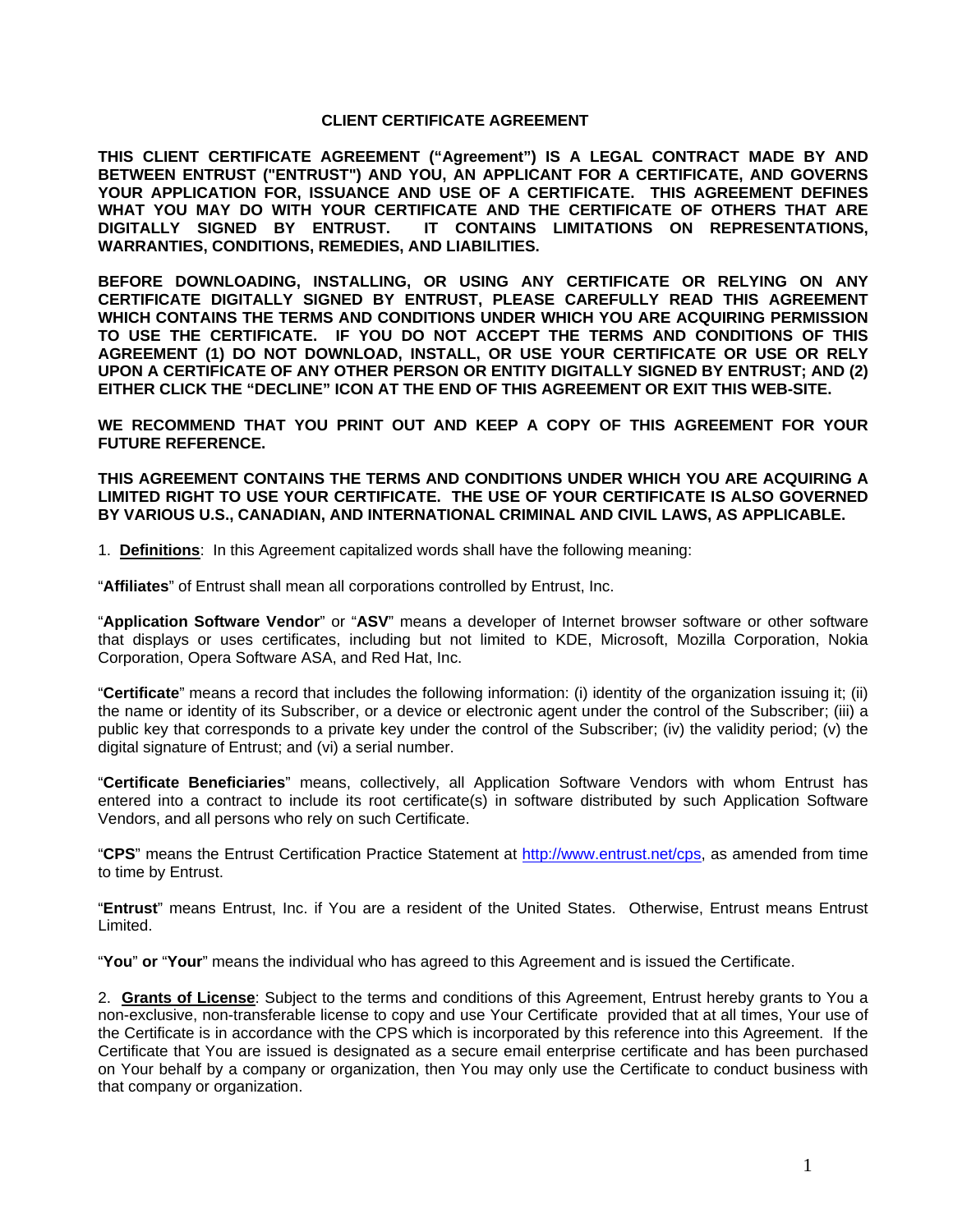3. **Your Obligations**: You represent and warrant to Entrust and all Certificate Beneficiaries that:

 (i) all information provided, and all representations made, by Subscriber in relation to any Certificates are and will be complete and accurate (and You will promptly update such information and representations from time to time as necessary to maintain such completeness and accuracy) ;

(ii) if applicable, the private key corresponding to the public key submitted to Entrust in connection with Certificates Application was created using sound cryptographic techniques and all measures necessary have been taken to maintain sole control of, keep confidential, and properly protect the Private Key (and any associated access information or device – e.g., password or token) at all times;

(iii) any information provided to Entrust or to any independent third-party Registration Authorities in connection with Certificates Application does not infringe, misappropriate, dilute, unfairly compete with, or otherwise violate the intellectual property, or other rights of any person, entity, or organization in any jurisdiction; (iv) the Certificate(s) will not be installed or used until You have reviewed and verified the accuracy of the data in each Certificate(s);

(v) Certificates will only be used in compliance with all applicable laws;

(vi) all use of the Certificate and its associated private key will cease immediately, and the Subscriber will promptly notify Entrust and request the revocation of the Certificates, if (1) any information included in the Subscriber's Certificate changes, is or becomes incorrect or inaccurate, or if any change in any circumstances would make the information in the Certificate incorrect, misleading or inaccurate; or (2) there is any actual or suspected misuse or compromise of the private key associated with the public key in the Certificate;

(vii) all use of the (1) Certificate will cease upon expiration or revocation of such Certificate, and such Certificate will be removed from the devices and/or software in which it has been installed;

(viii) the Certificates will not be used for any hazardous or unlawful (including tortious) activities;

(ix) the subject named in the Certificate(s) corresponds to You, and that You have authorized the inclusion of such information in the Certificate; and

(x) You have the exclusive right to use the email address listed in Certificate.

You will be responsible for procuring all required licenses and permissions for any export, import, and/or use of Certificates or related information. Certain cryptographic techniques, software, hardware, and firmware ("Technology") that may be used in processing or in conjunction with Certificates may be subject to export, import, and/or use restrictions. You will comply with all laws and regulations applicable to a Subscriber's right to export, import, and/or use such Technology or related information.

## 4. **Revocation of Digital Certificates**:

The Certificate may be revoked by Entrust at any time and without notice, with or without any reason by Entrust.

5. **YOUR INDEMNIFICATION OF ENTRUST**: **YOU SHALL, AT YOUR EXPENSE, INDEMNIFY AND HOLD HARMLESS ENTRUST, AND DEFEND AT ENTRUST'S REQUEST, ENTRUST, ITS AFFILIATES, ITS LICENSORS, ITS SUPPLIERS, AND THE DIRECTORS, OFFICERS, EMPLOYEES, AGENTS, AND INDEPENDENT CONTRACTORS OF ANY OF THEM (COLLECTIVELY THE "ENTRUST GROUP "), FROM AND AGAINST ALL LOSSES, COSTS, DAMAGES, SETTLEMENTS AND FEES INCURRED OR SUFFERED BY ANY ENTRUST GROUP MEMBER, INCLUDING, BUT NOT LIMITED TO, REASONABLE FEES AND DISBURSEMENTS OF ATTORNEYS AND OTHER PROFESSIONALS, ARISING OUT OF OR IN CONNECTION WITH, DIRECTLY OR INDIRECTLY: (1) ANY BREACH BY YOU OF ANY COVENANT OR PROVISION OF THIS AGREEMENT INCLUDING THE CPS; OR (2) YOUR USE OF ANY CERTIFICATE IN A MANNER NOT AUTHORIZED BY ENTRUST OR OTHERWISE INCONSISTENT WITH THE TERMS OF THIS AGREEMENT AND THE CPS**; **OR (3) CLAIMS (INCLUDING, WITHOUT LIMITATION, INFRINGEMENT CLAIMS) PERTAINING TO CONTENT OR OTHER INFORMATION OR DATA SUPPLIED, OR REQUIRED TO BE SUPPLIED, BY YOU IN CONNECTION WITH YOUR APPLICATION.** Notwithstanding the foregoing, You shall not be obligated to provide any indemnification to an indemnified member in the Entrust Group in respect to any liabilities, losses, costs, expenses, damages, claims, and settlement amounts (including reasonable attorney's fees, court costs and experts fees) to the extent that such losses, costs, damages and fees incurred or suffered by any Entrust Group member arise out of or relate to any willful misconduct by such indemnified party.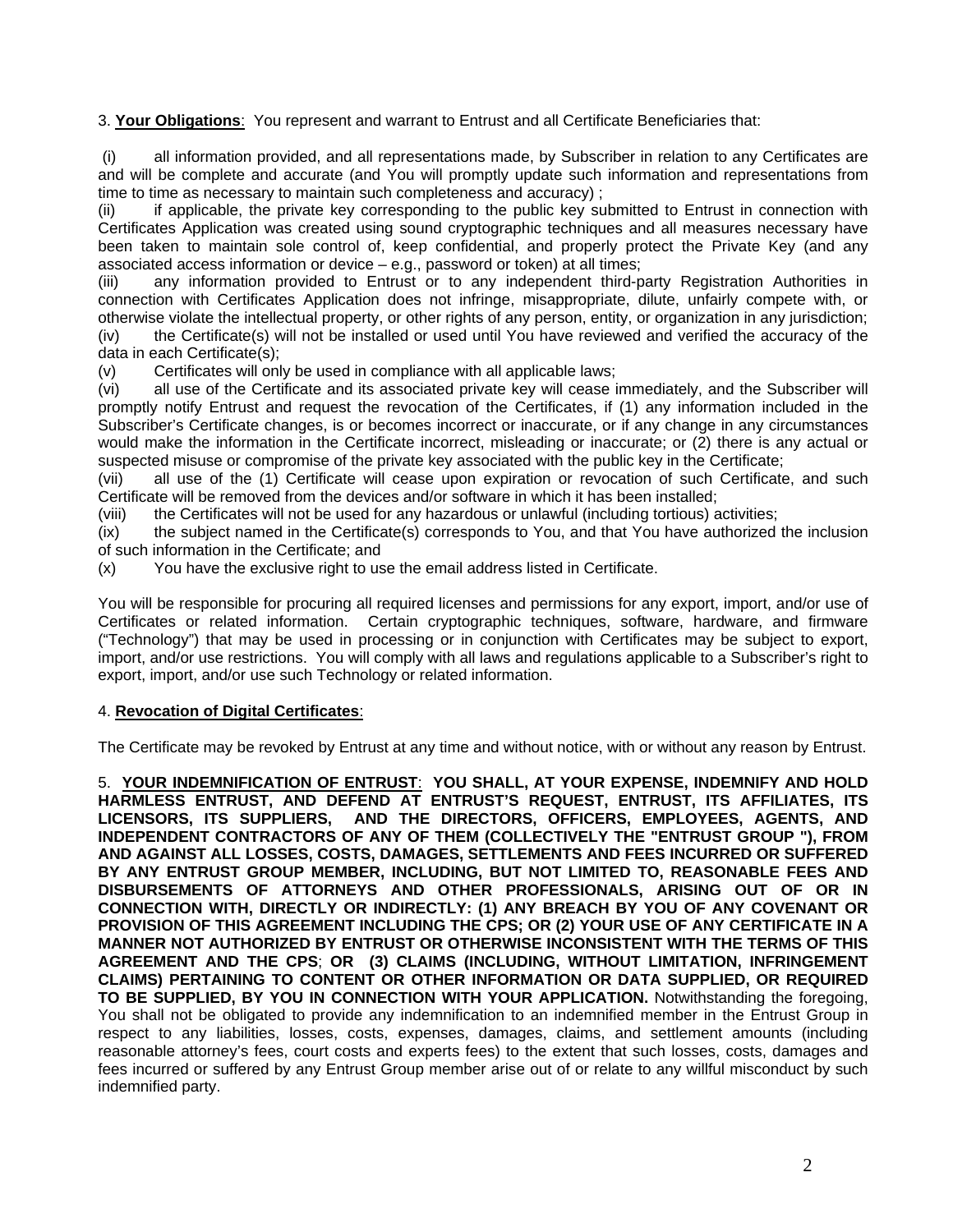6. **WARRANTY**: Entrust shall use commercially reasonable efforts to comply with its obligations set forth in the CPS and this agreement. **SUBJECT TO THE FOREGOING SENTENCE, THE CERTIFICATE AND ALL SERVICES PROVIDED TO YOU BY ENTRUST OR ANY MEMBER OF THE ENTRUST GROUP ARE PROVIDED TO YOU ON AN "AS-IS" BASIS.** 

**THE ENTRUST GROUP DISCLAIMS ALL REPRESENTATIONS, WARRANTIES AND CONDITIONS, EITHER EXPRESS, IMPLIED, STATUTORY, BY USAGE OF TRADE OR OTHERWISE INCLUDING BUT NOT LIMITED TO ANY IMPLIED WARRANTIES OF MERCHANTABILITY, NON-INFRINGEMENT, TITLE, SATISFACTORY QUALITY OR FITNESS FOR A PARTICULAR PURPOSE. ENTRUST FURTHER DISCLAIMS AND MAKES NO REPRESENTATION, WARRANTY OR CONDITION OF ANY KIND, WHETHER EXPRESS OR IMPLIED, EITHER IN FACT OR BY OPERATION OF LAW, TO YOU OR ANY THIRD PARTY THAT (A) ANY PERSON TO WHICH IT HAS ISSUED A CERTIFICATE IS IN THE FACT THE PERSON, ENTITY OR ORGANIZATION IT CLAIMS TO BE IN THE INFORMATION SUPPLIED TO ENTRUST, (B) A PERSON IS IN FACT THE PERSON, ENTITY OR ORGANIZATION LISTED IN A CERTIFICATE, OR (C) THAT THE INFORMATION CONTAINED IN THE CERTIFICATE IS ACCURATE, AUTHENTIC, COMPLETE OR RELIABLE. IN NO EVENT DOES THE ENTRUST GROUP PROVIDE ANY WARRANTIES, OR CONDITIONS TO YOU OR TO ANY THIRD PARTY WITH RESPECT TO (I) THE TECHNIQUES USED IN THE GENERATION AND STORAGE OF THE PRIVATE KEY CORRESPONDING TO THE PUBLIC KEY IN A CERTIFICATE, INCLUDING, WHETHER SUCH PRIVATE KEY HAS BEEN COMPROMISED OR WAS GENERATED USING SOUND CRYPTOGRAPHIC TECHNIQUES, (II) THE RELIABILITY OF ANY CRYPTOGRAPHIC TECHNIQUES OR METHODS USED IN CONDUCTING ANY ACT, TRANSACTION, OR PROCESS INVOLVING OR UTILIZING A CERTIFICATE, (III) ANY SOFTWARE WHATSOEVER, OR (IV) NON-REPUDIATION OF ANY CERTIFICATE OR ANY TRANSACTION FACILITATED THROUGH THE USE OF A CERTIFICATE, SINCE SUCH DETERMINATION IS A MATTER OF APPLICABLE LAW.**

## 7. **LIMITATION OF LIABILITY**:

**WITHOUT LIMITATION, THE ENTRUST GROUP SHALL NOT BE RESPONSIBLE TO YOU OR TO ANY OTHER PERSON FOR ANY LOSSES, COSTS, EXPENSES, LIABILITIES, DAMAGES, CLAIMS, OR SETTLEMENT AMOUNTS ARISING OUT OF OR RELATING TO USE OF A CERTIFICATE OR ANY SERVICES PROVIDED IN RESPECT TO A CERTIFICATE IF: (I) THE CERTIFICATE WAS ISSUED AS A RESULT OF ERRORS, MISREPRESENTATIONS, OR OTHER ACTS OR OMISSIONS OF A SUBSCRIBER OR OF ANY OTHER PERSON; (II) THE CERTIFICATE HAS EXPIRED OR HAS BEEN REVOKED; (III) THE CERTIFICATE HAS BEEN MODIFIED OR OTHERWISE ALTERED; (IV) A SUBSCRIBER FAILED TO STOP USING A CERTIFICATE AFTER THE INFORMATION CONTAINED IN SUCH CERTIFICATE CHANGED OR AFTER CIRCUMSTANCES CHANGED SO THAT THE INFORMATION CONTAINED IN SUCH CERTIFICATE BECAME MISLEADING OR INACCURATE; (V) A SUBSCRIBER BREACHED THE SUBSCRIBER'S CLIENT CERTIFICATE AGREEMENT WITH ENTRUST; (VI) A PRIVATE KEY ASSOCIATED WITH A CERTIFICATE HAS BEEN COMPROMISED; (VII) YOUR PASSWORD HAS BEEN COMPROMISED; (VIII) A CERTIFICATE IS USED OTHER THAN AS PERMITTED BY THIS AGREEMENT OR IS USED IN CONTRAVENTION OF APPLICABLE LAW; (IX) ENTRUST OR YOUR APPLICATION PROVIDER REFUSES TO ISSUE OR REQUEST THE ISSUANCE OF A CERTIFICATE FOR ANY REASON WHATSOEVER; (X) ANY DELAY IN ISSUING OR IN REQUESTING THE ISSUANCE OF A CERTIFICATE; (XI) ANY ALLEGATION THAT A CERTIFICATE OR ANY INFORMATION CONTAINED IN A CERTIFICATE INFRINGES, MISAPPROPRIATES, DILUTES, UNFAIRLY COMPETES WITH, OR OTHERWISE VIOLATES ANY PATENT, TRADEMARK, COPYRIGHT, TRADE SECRET, OR ANY OTHER INTELLECTUAL PROPERTY RIGHT OR OTHER RIGHT OF ANY PERSON IN ANY JURISDICTION.** 

**IN NO EVENT SHALL THE TOTAL CUMULATIVE LIABILITY OF THE ENTRUST GROUP TO YOU AND TO ALL OTHER PERSON OR ORGANIZATION ARISING OUT OF OR RELATING TO THIS AGREEMENT OR ANY PRODUCTS OR SERVICES PROVIDED BY THE ENTRUST GROUP HEREUNDER, EXCEED TWENTY UNITED STATES DOLLARS (\$20.00 U.S.) ("CUMULATIVE DAMAGE CAP"). THIS LIMITATION SHALL APPLY REGARDLESS OF THE NUMBER OF TRANSACTIONS, DIGITAL SIGNATURES, OR CAUSES OF ACTION ARISING OUT OF OR RELATED TO THIS AGREEMENT OR ANY PRODUCTS OR SERVICES PROVIDED UNDER THIS AGREEMENT. THE FOREGOING LIMITATIONS SHALL APPLY TO ANY**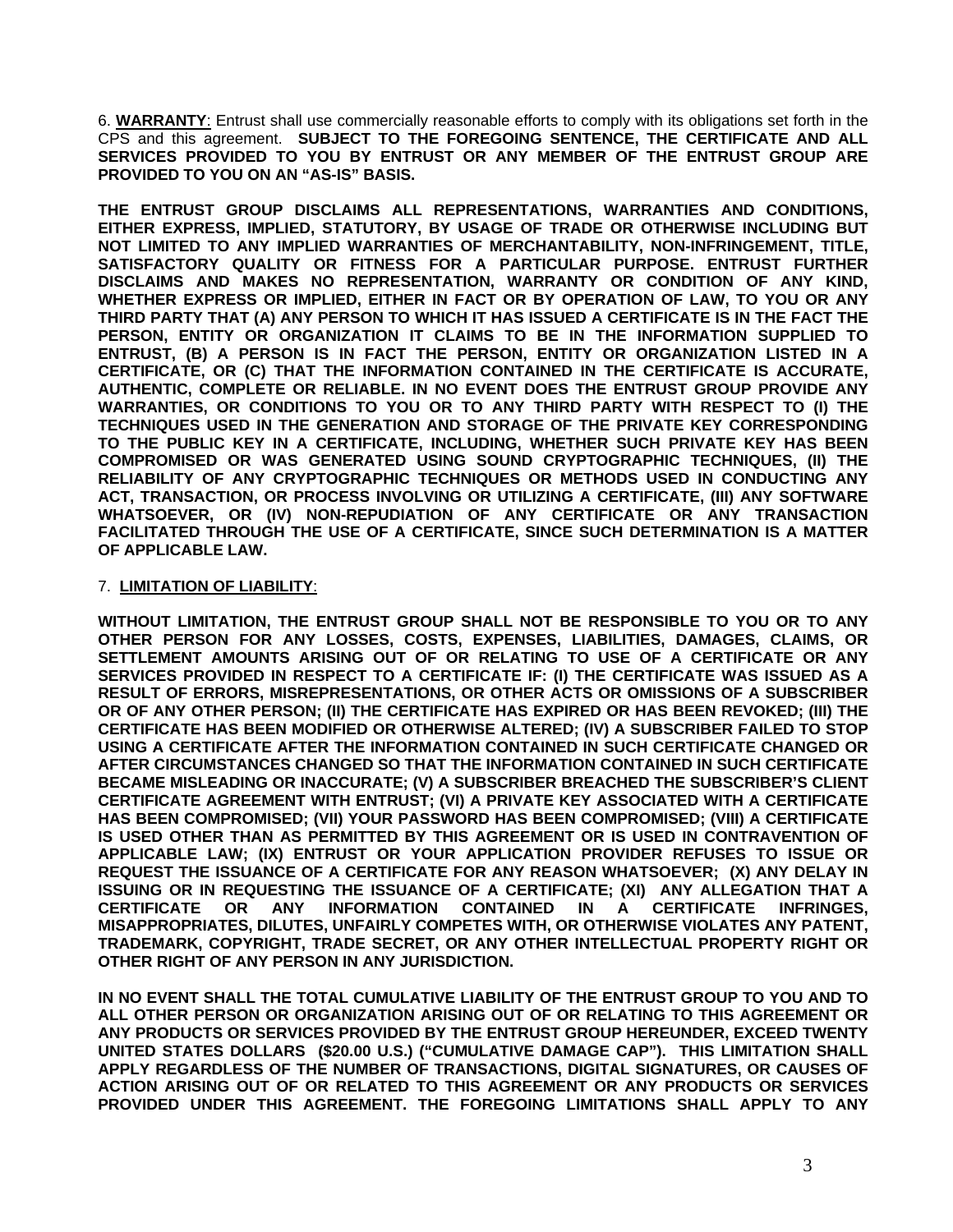**LIABILITY WHETHER BASED IN CONTRACT (INCLUDING FUNDAMENTAL BREACH), TORT (INCLUDING NEGLIGENCE) OR ANY OTHER THEORY OF LIABILITY, INCLUDING ANY DIRECT, INDIRECT, SPECIAL, PUNITIVE, EXEMPLARY, CONSEQUENTIAL, RELIANCE, OR INCIDENTAL DAMAGES.** 

**IN NO EVENT SHALL THE ENTRUST GROUP BE LIABLE FOR ANY INCIDENTAL, SPECIAL, PUNITIVE, EXEMPLARY, INDIRECT, RELIANCE, OR CONSEQUENTIAL DAMAGES (INCLUDING, WITHOUT LIMITATION, DAMAGES FOR LOSS OF BUSINESS, LOSS OF BUSINESS OPPORTUNITIES, LOSS OF GOODWILL, LOSS OF PROFITS, BUSINESS INTERRUPTION, LOSS OF DATA, LOST SAVINGS OR OTHER SIMILAR PECUNIARY LOSS) WHETHER ARISING FROM CONTRACT (INCLUDING FUNDAMENTAL BREACH), TORT (INCLUDING NEGLIGENCE) OR ANY OTHER THEORY OF LIABILITY.** 

## **THE FOREGOING LIMITATIONS SHALL APPLY NOTWITHSTANDING THE FAILURE OF ESSENTIAL PURPOSE OF ANY LIMITED REMEDY STATED HEREIN AND EVEN IF ENTRUST HAS BEEN ADVISED OF THE POSSIBILITY OF THOSE DAMAGES.**

8. **Term**: The term of this Agreement shall begin on the date that You have agreed to this Agreement and shall terminate immediately upon the earlier of (a) the revocation of Your Certificate, (b) the rejection of Your application to issue a Certificate. The Section entitled "Your Indemnification of Entrust", "Warranty", "Limitation of Liability", "Governing Law", "Severability", "Dispute Settlement", and "Miscellaneous" shall survive any termination or expiry of this Agreement.

9. **Governing Law**: This Agreement and the rights and obligations of the Parties hereunder will be governed by and construed in accordance with the laws of the State of New York, United States, without reference to its provisions on conflict of laws. The application of United Nations Convention on Contracts for the International Sale of Goods is expressly excluded.

10. **Severability**: Whenever possible, each provision of this Agreement shall be interpreted in such manner as to be effective and valid under applicable law. If the application of any provision of this Agreement shall be held to be invalid or unenforceable by an arbitrator or court of competent jurisdiction, then (i) the validity and enforceability of such provision as applied to any other particular facts or circumstances and the validity of other provisions of this Agreement shall not in any way be affected or impaired thereby, and (ii) such provision shall be enforced to the maximum extent possible so as to effect its intent and it shall be reformed without further action to the extent necessary to make such provision valid and enforceable. **IT IS EXPRESSLY UNDERSTOOD AND AGREED THAT EACH AND EVERY PROVISION OF THIS AGREEMENT WHICH PROVIDES FOR A LIMITATION OF LIABILITY, DISCLAIMER OF WARRANTIES OR EXCLUSION OF DAMAGES IS INTENDED BY THE PARTIES TO BE SEVERABLE AND INDEPENDENT OF ANY OTHER PROVISION AND TO BE ENFORCED AS SUCH.**

11. **Dispute Settlement**: Any disputes between You and the Entrust Group shall be submitted to mediation in accordance with the Commercial Mediation Rules of the American Arbitration Association which shall take place in English in Ottawa, Ontario. In the event that a resolution to such dispute cannot be achieved through mediation within thirty (30) days, the dispute shall be submitted to binding arbitration. The arbitrator shall have the right to decide all questions of arbitrability. The dispute shall be finally settled by arbitration in accordance with the rules of the American Arbitration Association, as modified by this provision. Such arbitration shall take place in Ottawa, Ontario before a sole arbitrator appointed by the American Arbitration Association (AAA) from its Technology Panel and shall be reasonably knowledgeable in electronic commerce disputes. The arbitrator shall apply the laws of the State of New York, United States, without regard to its conflict of laws provisions, and shall render a written decision within thirty (30) days from the date of close of the arbitration hearing, but no more than one (1) year from the date that the matter was submitted for arbitration. The decision of the arbitrator shall be binding and conclusive and may be entered in any court of competent jurisdiction. Nothing in this Agreement shall preclude a member of the Entrust Group from applying to any court of competent jurisdiction for temporary or permanent injunctive relief, without breach of this Dispute Settlement Section and without any abridgment of the powers of the arbitrator, with respect to any (i) alleged compromise that affects the integrity of a certificate, or (ii) alleged breach of the terms and conditions of this Agreement. The institution of any arbitration or any action shall not relieve either party of any obligations under this Agreement.